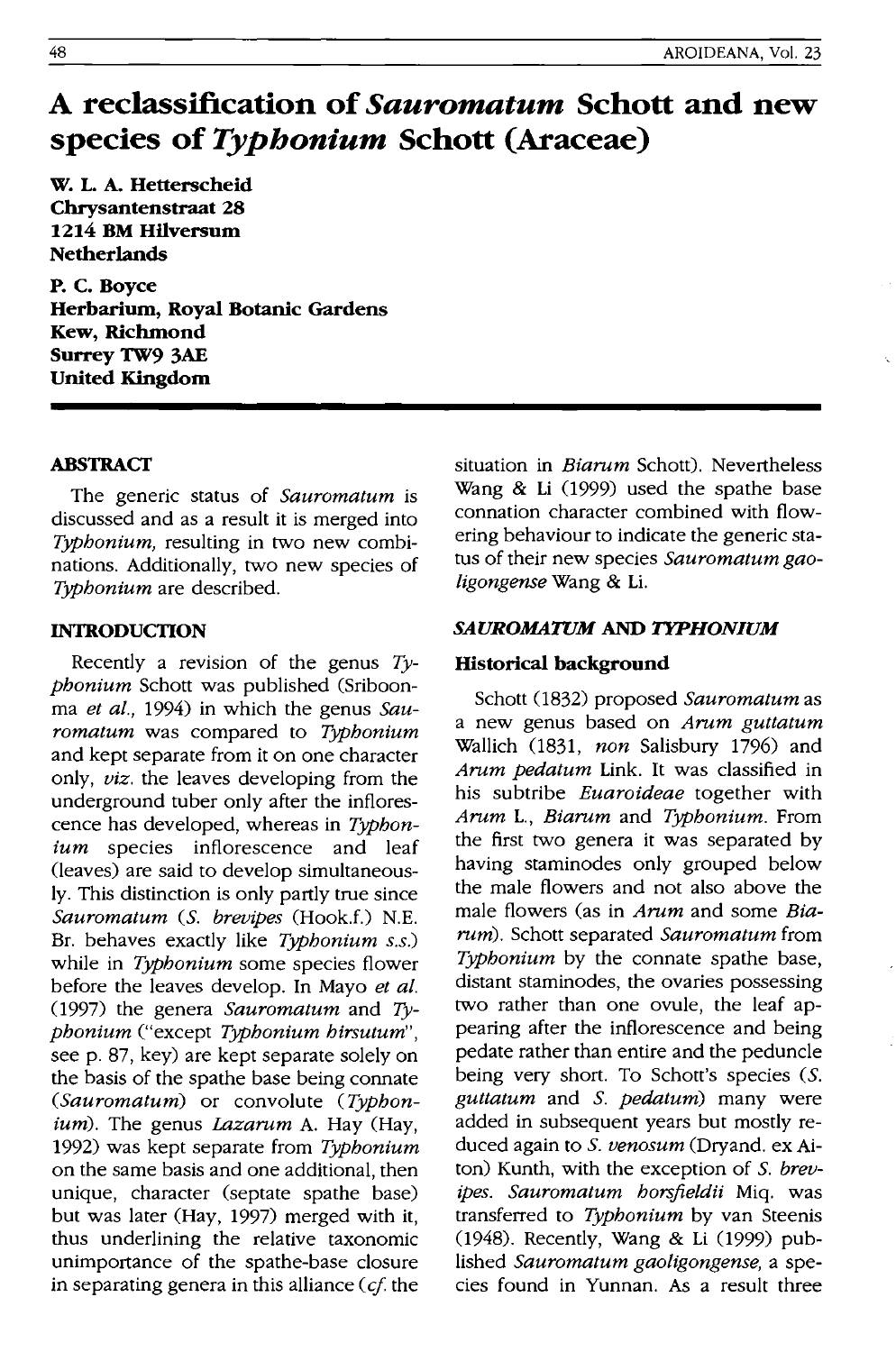species remain in *Sauromatum, viz.* S. *venosum,* S. *brevipes* and S. *gaoligongense.* 

Since Schott's time the genus *Typhonium* has been expanded to a total of ca. 40 species (Sriboonma *et al.,* 1994) but numerous new species from Thailand (Hetterscheid & Sookchaloem, in prep.) and elsewhere await publication.

### **What** *are* **the differences?**

Brown (903) transferred Hooker's *Typhonium brevipes* to *Sauromatum* stating that Hooker had overlooked the connate spathe base "the distinctive character of *Sauromatum",* whereas the spathe base in *Typhonium* is convolute. Apparently Brown did not consider the relative timing of flowering and leaf development important. Hooker (1904) brought the latter character to attention when discussing S. *brevipes* in relation to *Typhonium* and states that the simultaneous flowering and leaf development in this species "suggests the expediency of the two genera being united". As a result *Sauromatum* and *Typhonium* could at that time only be separated by this single spathe base character. Surprisingly no subsequent author considered the taxonomic value of this character in both genera, although Murata & Mayo (991) suggested that this problem needed to be looked into when *Typhonium* would be revised. This suggestion was brought about by the finding of the remarkable *Typhonium hirsutum* (S.Y. Hu) Murata & Mayo, which exhibits a partly connate spathe base but otherwise shows all the "classic" characters of *Typhonium.* Recently Hay (1997) merged the genus  $La$ *zarum* (Hay, 1992) with *Typhonium,*  thereby including yet another species with a closed spathe-base.

A revision of *Typhonium* has been undertaken recently by Sriboonma *et al.*  (994) but despite Murata & Mayo's (1991) suggestion, *Sauromatum* was not included in this revision nor extensively commented upon. The authors consider that *Sauromatum* should remain separate from *Typhonium* on the basis of the former's flowering behaviour judging from their statement on p. 277 that *Sauromatum horsfieldii* Miq. "is not *Sauromatum,* in which the inflorescence always precedes the leaves, but a species of *Typhonium,*  . ... "It is remarkable therefore that S. *brevipes,* which evidently follows the *Typhonium* flowering behaviour, is not included at all in any discussion by the authors, although it was originally described as a species of *Typhonium* (Hooker, 1893). Equally remarkable is the fact that no species of *Sauromatum* is involved in their phylogenetic analysis, whereas it seems unavoidable that at least one such analysis should have been performed using *Sauromatum* as an outgroup. Instead, only *Arum* is used as an outgroup, which seems a debatable choice since at the higher level of subfamily *Aroideae* this evokes quite a number of unnecessary hypotheses of paralellism between *Sauromatum* and *Typhonium.* 

*Typhonium* shows quite a remarkable pattern of variation in spathe and spadix morphology. The spadix of *Sauromatum venosum* (Fig. 1) shows all the typical  $T_{\gamma}$ *phonium* characters and bears a remarkable resemblance to that of *T giganteum*  (Fig. 2) and T *hirsutum* (Fig. 3). *Sauromatum brevipes* is morphologically very similar to T. borsfieldii, as is S. gaoligon*gense.* 

Species of *Typhonium* usually flower alongside the developing leaves. In several species however (T *hirsutum,* T *brevipilosum,* several undescribed species from Thailand and Vietnam) the leaves are still very immature when the plants flower. In others [T. *mirabile* (A. Hay) A. Hay, T. *praetermissum* (A. Hay)] the inflorescences develop before the leaves, or both states occur in the same species (two new, as yet undescribed species from Thailand, T *roxburghii* Schott (Fig. 4), T *circinnatum).* These observations indicate that flowering before the leaves is not a sufficient character to separate genera from *Typhonium.* 

A few preliminary phylogenetic analyses of a character matrix including all *Typhonium* and *Sauromatum* species (62 species and 12 morphological characters)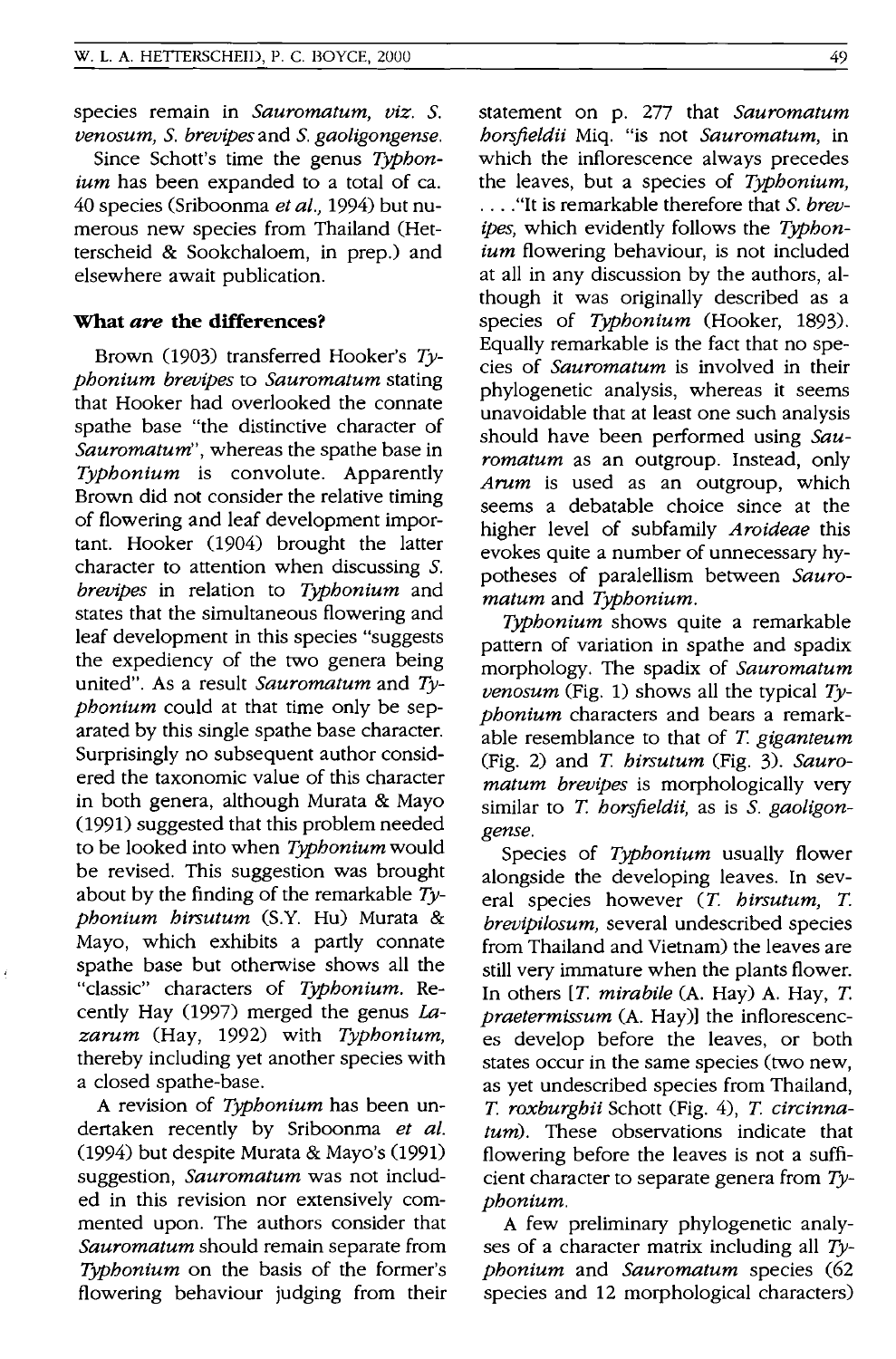

Fig. 1. *Typhonium venosum:* spadix base (spathe cut lengthwise). Photo: B. v.d. Zwaan.

consistently show a group of species wellnested in *Typhonium*. This group consists of *T*. (S.) *venosum*, *T.* (S.) *brevipes*, *T.* (S.) *gaoligongense, T hirsutum, T brevipilos* $um, T.$  *horsfieldii* and *T. giganteum.* Characters used in this anaylses were:

- 1. shape of underground parts
- 2. shape of leafblade
- 3. presence/ absence of indumentum
- 4. closure of spathe base
- 5. shape of spathe limb
- 6. shape of appendix
- 7. types of staminodes
- 8. shape of lower staminodes
- 9. morphological change from lower to upper staminodes (when different)
- 10. shape of upper staminodes in comparison to lower ones
- 11. spathe base presence during fruiting
- 12. temporal development of leaf in relation to inflorescence

In several personal communications we



Fig. 2. *Typhonium giganteum:* spadix base (spathe cut lengthwise).

have learned from Dr. V. Soukup (USA) that a chemical difference exists between *T (S.) venosum* and other species of *Typhonium*. His chemical analyses of acid content of seeds of *Typhonium* species show that *T. (S.) venosum* curiously lacks a certain acid that is present in all other species of *Typhonium* that have been screened. However, since this character seems to be an autapomorphy for *T. venosum,* it is uninformative in phylogenetic matters at this level of comparison between *Sauromatum* and *Typhonium.* 

On the basis of what has been said above, *Sauromatum* should not retain its generic status but should be merged with *Typhonium*. This requires the following nomenclatural changes:

Typhonium brevipes Hook. f., Fl. Brit. Ind. 6: 511 *(1893)-Sauromatum brevi pes* (Hook. f.) N.E. Brown, Gard. Chron. III, 34(2): 93 (1903); Hook. f., Bot. Mag. t. 7940 (1904); Engler,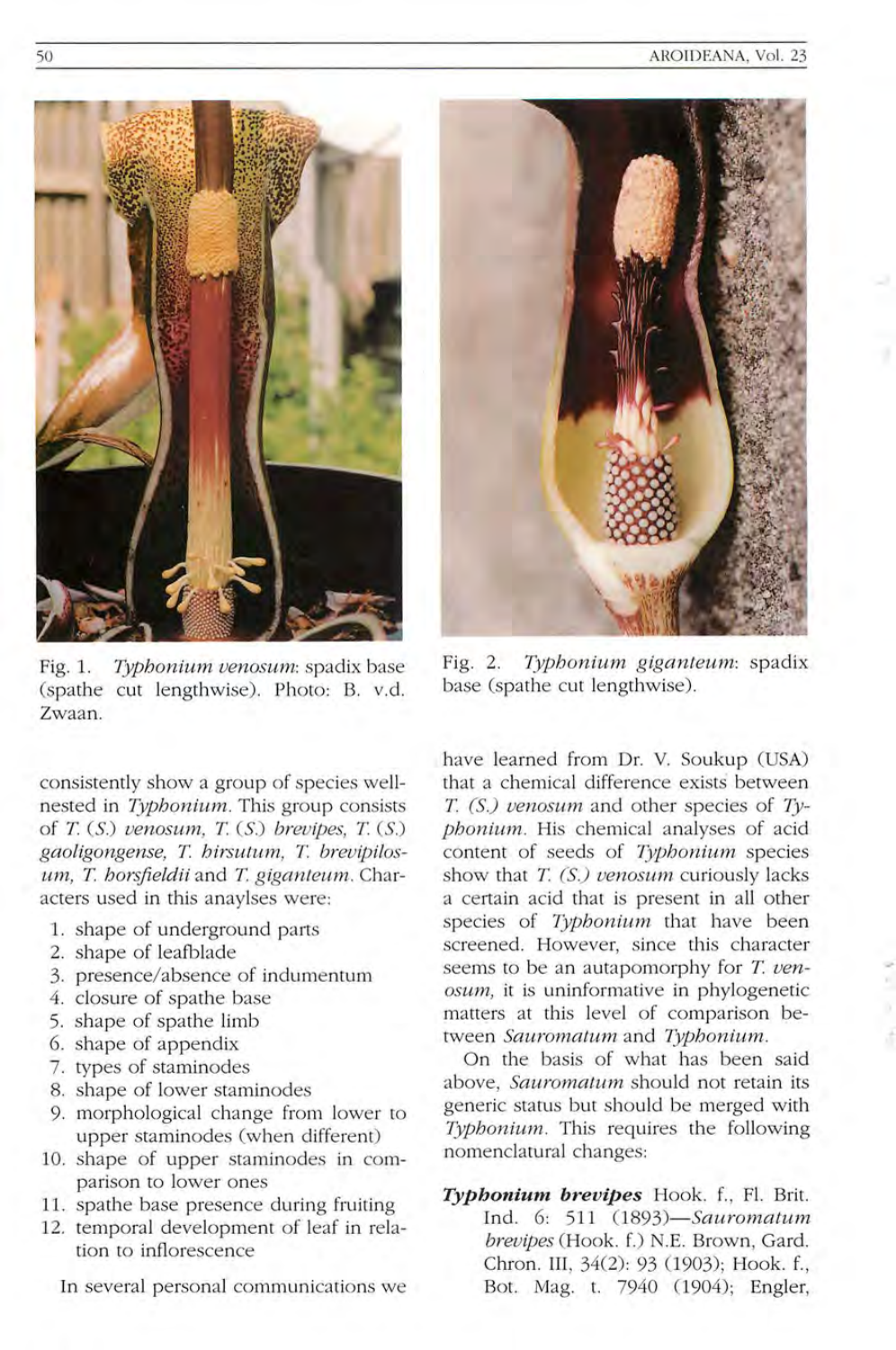#### W. L. A. HETTERSCHEID, P. C. BOYCE, 2000



Fig. 3. *Typhonium hirsutum:* spadix base (spathe cut lengthwise).

Pflanzenr. IV.23F (Heft 73): 127 (1920). Syntypes: Darjeeling, 7.500 ft. , *Clarke 26708* (K!); Jore Pokri, 7600 ft, Gammie s.n. (K!).

- *Typhonium gaoligongense* (Wang & H. Li) Hett. & P.C. Boyce **comb. nov.** Basionym: *Sauromatum gaoligongenseWang* & H. Li. , Acta Bot. Yunn. , suppl. 11: 61 (1999). Type: China, Yunnan prov. , Boashan Xian, *Li Heng*  & *C. Ruckert 11309A* (KUN).
- *Typhonium venosum* (Dryand. ex Aiton) Hett. & P.C. Boyce **comb. nov.** Basionym: *Arum venosum* Dryand. ex Aiton, Hort. Kew. 3: 315 (1789); Willd, Spec. 4: (1805) *497- Desmesia venosum* (Dryand. ex Aiton) Raf., Fl. Tellur. 3: 63 *(1837)- Sauromatum venosum* (Dryand. ex Aiton) Kunth, Enum. Pl 3: 28 *(1841)- S. guttatum*  (Wa ll.) Schott var. *venosum* (Ait.) Engl., Pflanzenr. IV.23F (Heft 73) (1920) 125-Type: Plant of unknown origin introduced into cultivation at



Fig. 4. *Typhonium roxburghii*: flowering before leaf development.

Kew by William Malcolm in 1774 (BM, holot).

- *Arum fugax* Salisb., Prodr. Stirp. Chap. Allerton: 260 (1796), *nom. illeg .*
- *Arum pedatum Willd.*, Enum. Pl., Suppl. 54 (1814)-Sauromatum pe*datum* (Willd.) Schott in Schott & Endl., Melet. Bot.: 17 (1832)-*Alo*casia pedata (Willd.) Raf., Fl. Tellur. 3: 64 *(1837)- S. guttatum*  (Wall.) Schott var. *pedatum* (Willd.) Engl., Pflanzenr. IV.23F (Heft 73): 125 (1920).
- *Arum pedatum* Fisch. Ex Spreng. , Syst. Yeg. 3: 769 (1826), *non.* Willd . *(1814), nom. illeg.*
- *Arum clavatum Desf., Tabl. Ecole* Bot., ed.3: 385 (1829).
- *Arum guttatum* Wall, Plant. Asiat. Rar. 2: 10, t. 115 *(1831)- Sauromatum guttatum* (Wall.) Schott in Schott & Endl., Melet. Bot.: 17 *(1832), nom. illeg.* based on *Amm guttatum* Wall *non* Salisb.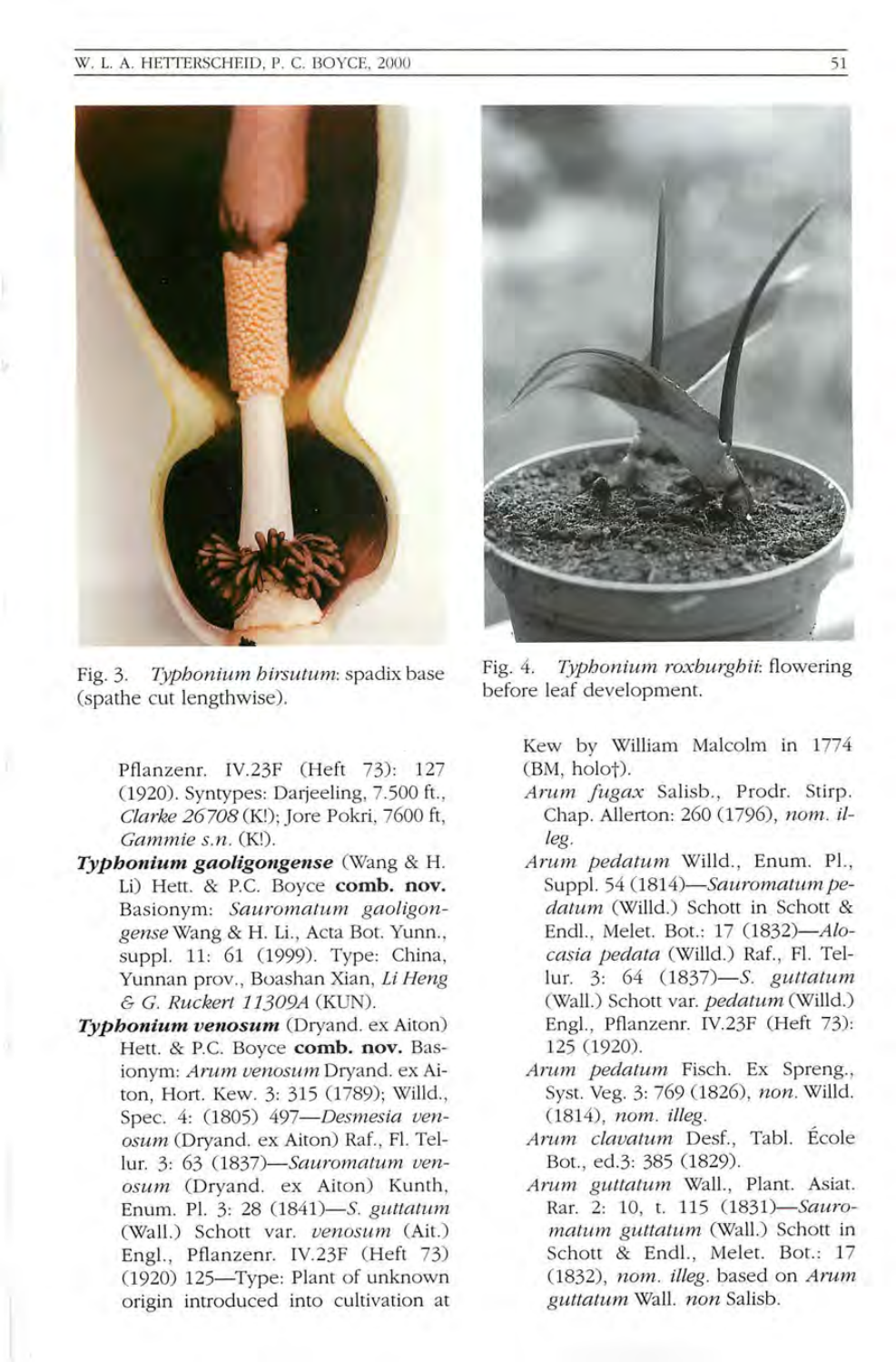

Fig. 5. *Typhonium brevipilosum:* habit.

- *Arum sessiliflorum* Roxb., Fl. Ind., ed .1832, 3: 507 *(1 832)- Sauramatum sessiliflorum* (Roxb.) Kunth, Enum. PI. 3: 28 (1841) - S. *guttatum* (Wall .) Schott var. *sessiliflorum*  (Roxb.) Engl., Pflanzenr. IV.23F (Heft 73): 125 (1920)
- *Sau romatum a byssin icum* Schott, Syn. Aroid .: 25 (1856).
- *Sauramatw n n u bicum* Schott, Syn. Aroid .: 25 (1856).
- *Saurama /um puncta tum* K. Koch, Wochenschr. Gärtnerei Pflanzenk. 1: 263 (1858)
- *Sauramatum simlense* Schott, Oeste rr. Bot. Z. 8: 349 *(1858)- S. guttatum* (Wall.) Schott var. *simlense*  (Schott) Engl., Pflanzenr. IV.23F (Heft 73): 125 (1920).
- *Sauromatw n pulchrum* Miq. , Ann. Mus. Bot. Lugduno-Batavi 1: 221 *(1 864)- 5. guttatum* (Wall.) Schott var. *pulchrum* (Miq.) Engl., Pflanzenr. *N. 23F* (Heft 73): 125 (1920)
- *Sauramatum cmgolense* N.E. Br.in Oliver, Fl. Trop. Afr. 8: 142 (1901)—S.



Fig. 6. *Typhonium brevipilosum:* spadix base (spathe cut lengthwise).

 $nubicum$  Schott var. *angolense* (N.E. Br.) Engl., Pflanzenr. IV.23F (Heft 73): 126 (1920).

*j aimenostia Jernandop oana* Guinea & Gómez Mor. In E. Guinea, Ensayo Geobot. Guin. Continent. Espan.: 248 (1946).

## **NEW SPECIES OF** *TYPHON/UM*

**Typhonium brevipilosum** Hett. & Sizemore **sp. nov.** a *Typhonio hirsuto*  spatha laevi nec hirsuta, folio perfecte pedato foliolis plus quam quinque habenti, appendice minus robusta differt. Typus: Indonesia, Sumatera, West Sumatera, near Aeksah, *Hetter*scheid *H.AR.097-T* (orig. coll. Size*more s.n.*) flowered in cult. in Leiden Bot. Garden, 29 November 1999 (holotypus L, spirit eoll.). Figs. 5, 6.

Tuber depressed globose, to ca . 6 em in diam., to ca. 4 cm high, developing several seasonal offsets, these broadly and shortly fusiform and covered with strong, nearly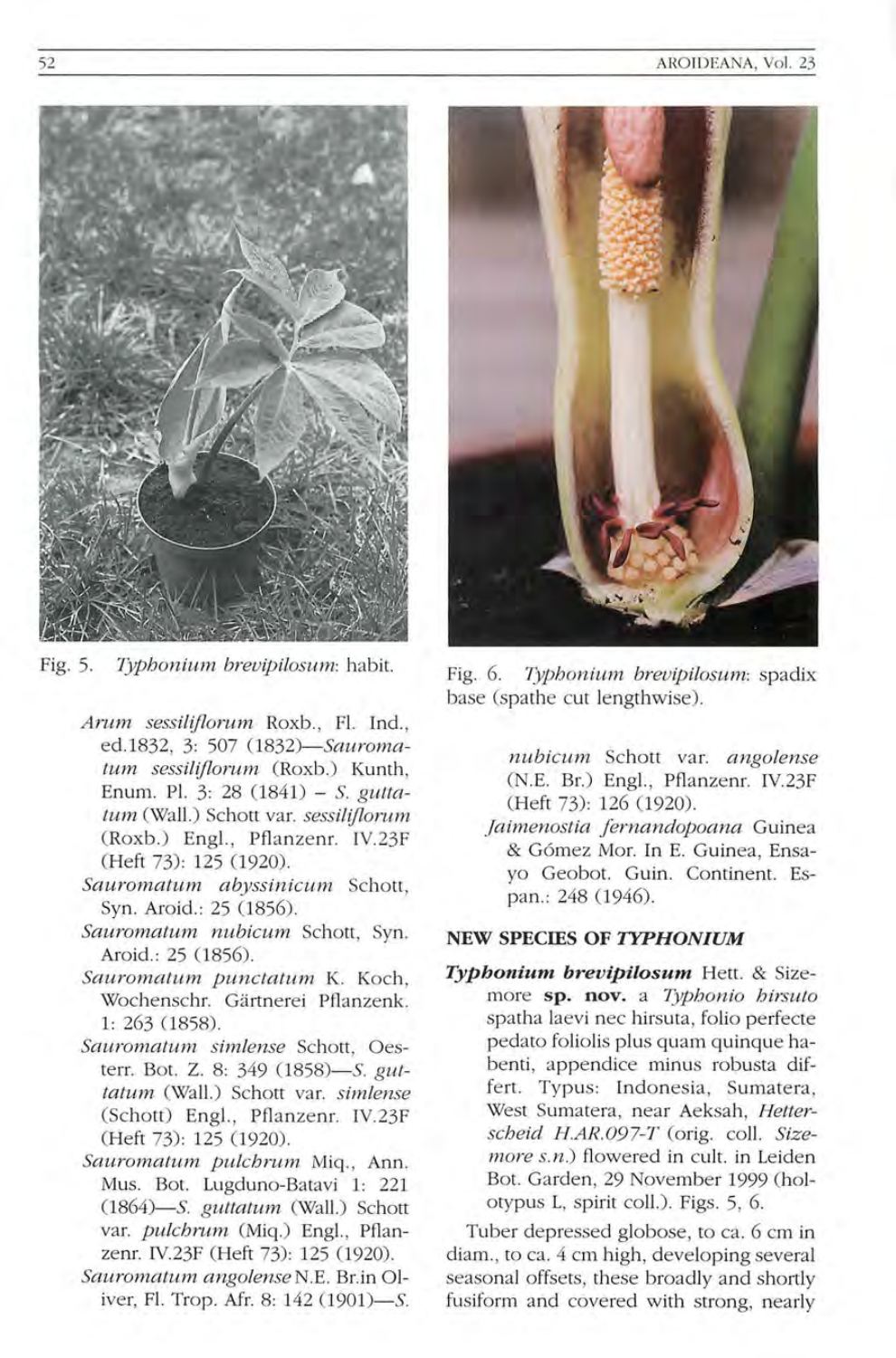woody scales. Leaf solitary or paired; petiole to 50 cm long, 1 cm in diam., pale green with or without indistinct greyish spots, surface more or less densely set with short (ca. 0.5 mm) hairs; leaf-blade deeply pedatisect; leaflets elliptic to elliptic lanceolate, to 30 cm long, to 10 cm in' diam., acute, bright pale green, upper and lower surface covered with short hairs. Inflorescence solitary, developing alongside young, immature leaf (the latter maturing after flowering), short pedunculate, base covered by three rather large, visible cataphylls; cataphylls broadly triangularovate, the largest 10 cm long, 4 cm in diam. at the base, outside dark greyish brown, covered with acute, translucent, sometimes acicular hairs. Peduncle very short, subterraneous, ca. 0.5 cm long, ca. 0.8 cm in diam., pale green, covered with hairs as on the cataphylls. Spathe elongate elliptic, 20-23 cm long, 9-10 cm in diam., base and limb separated by a strong constriction, base ovate, ca. 4 cm long, ca. 2.5 cm in diam., outside pale green, smooth, inside grooved, glossy pale purple, upwards near the constriction turning pale green; limb 19 cm long, oblique, acute, outside smooth, glossy pale green with a purple flush, inside smooth, dull purplish brown, near the base pale green. Spadix shorter than spathe, ca. 18 cm long; female part conical, ca. 0.7 cm long, ca. 1.1 cm in diam., flowers congested; sterile part between female and male part 4 cm long, the lower 0.5-1 cm with staminodes, the remainder naked, white, longitudinally grooved; male part cylindrical, ca. 2 cm long, ca. 0.8 cm in diam., base and top oblique, flowers congested; appendix very shortly stipitate, elongate cylindric-conical, ca. 11 cm long, ca. 1 cm in diam. at the base, top obtusish, base truncated, surface shallowly, irregularly furrowed, pale reddish brown, producing a strong, unpleasant smell at female anthesis and warming up. Ovaries elongate, cylindric, 3 mm long, 1.4 mm in diam., subangulate, white with a faint purple flush near the top, unilocular, with one or two basal ovules; stigma sessile, large, depressed-hemispheric, 1-1.5 mm diam., ca. 1 mm high, densely verruculate, white. Stamens 1.5-2 mm long, pale yellow; thecae fusiform. Staminodes straight or slightly curved, fusiform conical, to ca. 1 cm long, 3 mm in diam., top sometimes laterally compressed, purplish, acute or subacute.

Notes-this species is closely related to  $T$ . *hirsutum* from N. Thailand and Yunnan. The leaf of T. *brevipilosum* bears a remarkable resemblance to that of T. *(Sauromatum) venosum,* except for the hairs being absent in the latter and a different colour pattern on the petiole. A considerable geographic gap exists between the alledged sister-species T. *brevipilosum* and T. *hirsutum.* 

*Typbonium circinnatum* Hett. & ]. Mood **sp. nov.** ab omnibus speciebus ceteris generis *Typhonii* folio superficie superiore clare cinereo-virenti, limbo spathae valde circinatim resilienti, staminodiis pergrandibus irregulariter conicus vel cubiformis distinguibilis. Typus Vietnam, Dak Lak, Dray Sup area, secondary forest, *1990, Hetterscheid H.AR.258-T* (orig. call. *Adams s.n.)* flowered in cult. in Leiden Bot. Garden, (holotypus L, spirit call.). Figs. 7, 8, 9.

Underground part a short tuberous rhizome, ca. 2 cm long, 1.5 cm in diam. Petiole to 6 cm long, 0.4 cm in diam., smooth, pale green; lamina elliptic ovate, to 15 cm long, to 10 cm in diam., base cordate, margins overlapping, top acute, upper surface with impressed venation, bright greyish blue-green. Inflorescence appearing before or simulaneous with the leaves; peduncle hidden in the soil, 1-2 cm long, ca. 0.3 mm in diam., pale green; spathe 10- 23 cm long, base and limb separated by a contriction, base broadly ovate, 1.3-2.5 cm long, 1-1.5 cm in diam., outside glossy pale green, inside as outside but dull, limb lanceolate, acute, base widened to ca. 1.5 cm, upper part tapering to the top, acute, very strongly circinnately recoiled over the entire length, outside glossy bronze coloured, inside lower part dull purple, upper part silvery bronze. Spadix as long as the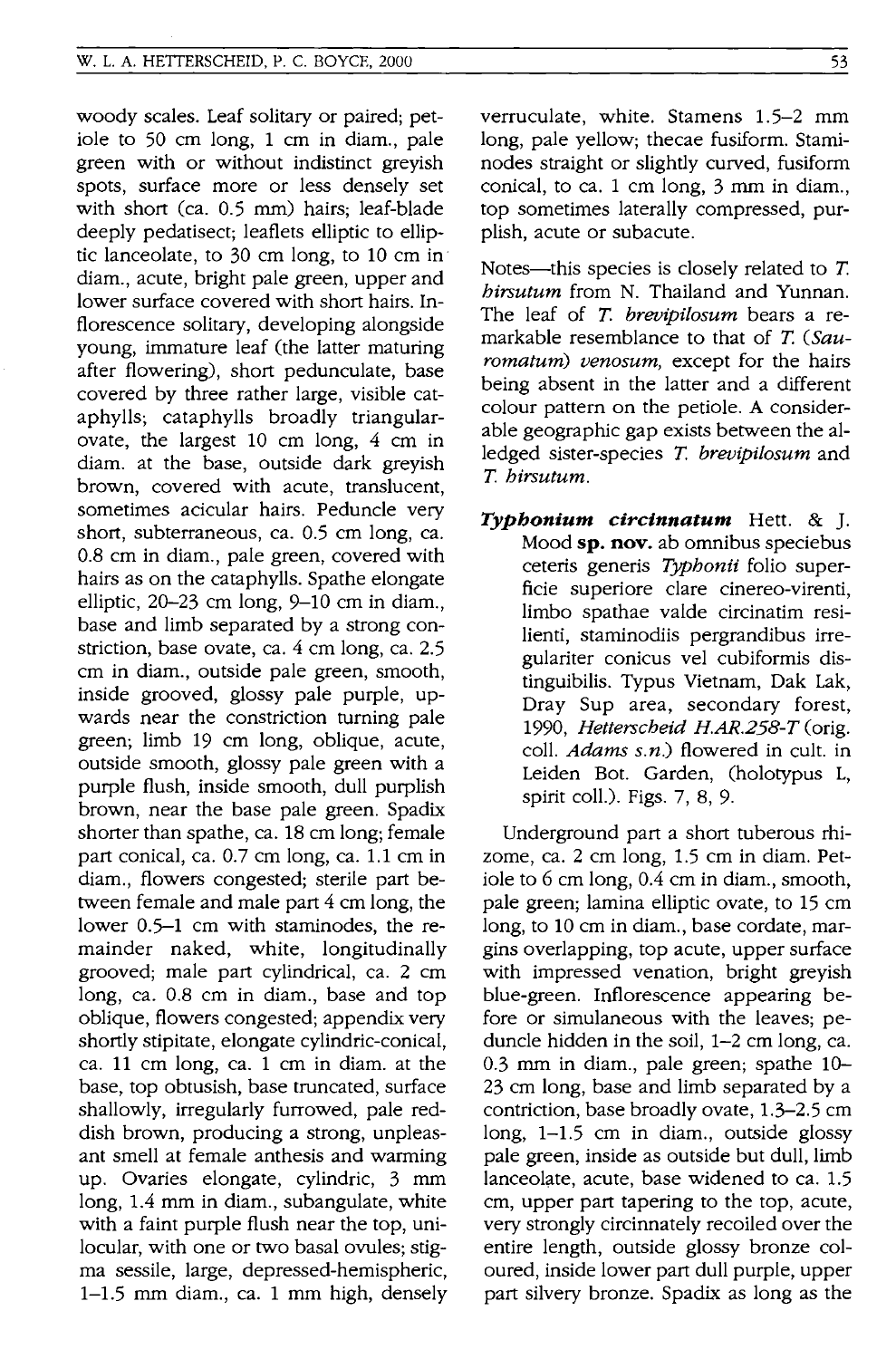

Fig. 7. *Typhonium circinnatum:* habit.



Fig. 8. *Typhonium circinnatum:* inflorescence.



Fig. 9. *Typhonium circinnatum:* spadix base (spathe cut lengthwise).